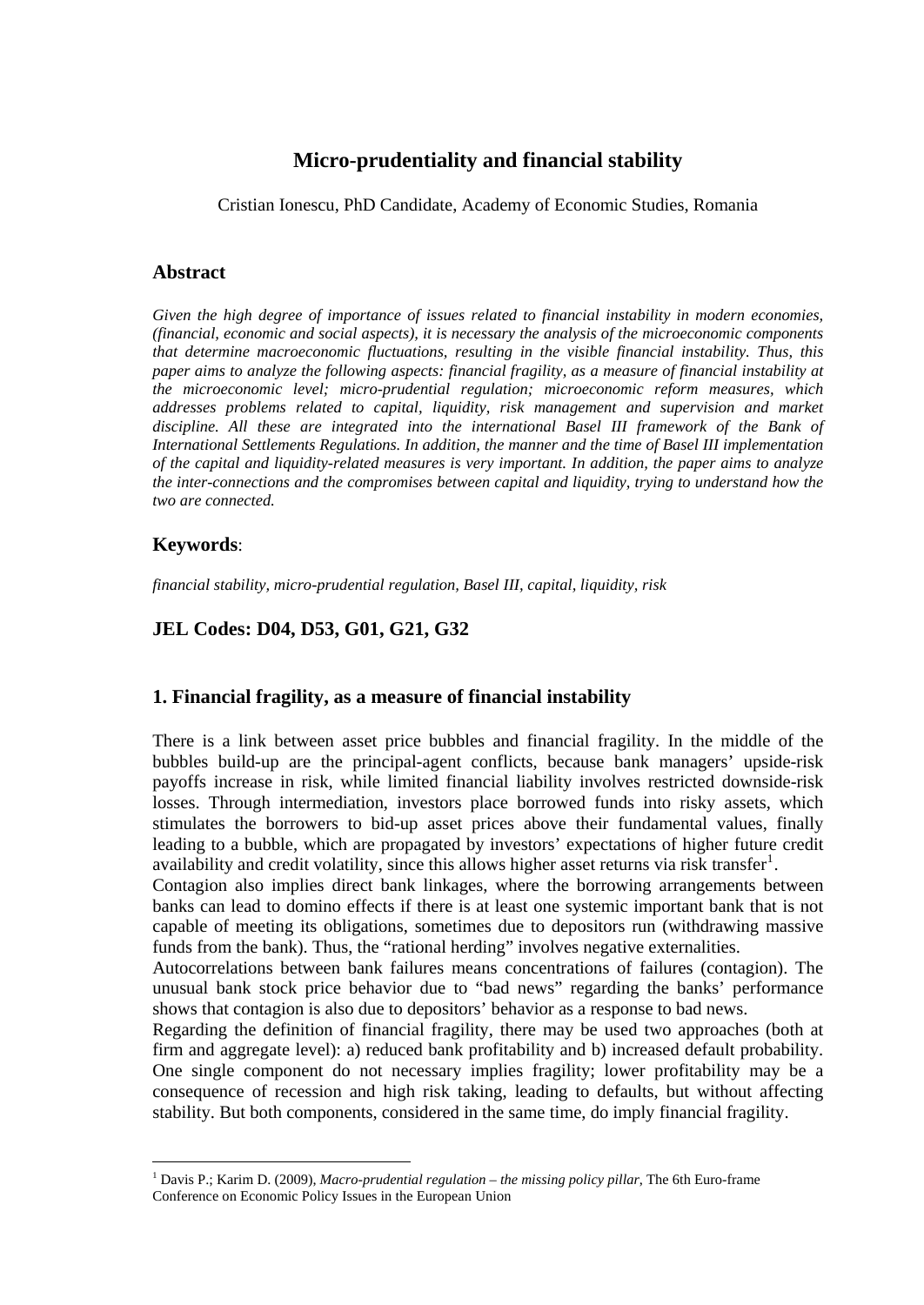Risk is another important issue. Holding assets as claims against other borrowers, financial institutions generate complex interconnections of risk exposures; thus, relative asset and liability values, credit availability and asset prices become interdependent. These externalities are shocks to financial systems that, if amplified, lead to spillovers onto the balance sheets. One solution to the problem of the interlocking balance sheets system in order to solve for asset prices which depend on the creditworthiness of other financial institutions is that each claim should uniquely priced in terms of parameters describing the underlying financial system (current prices of underlying assets, debt levels and structure, and the profile of balance sheet inter-linkages)<sup>[2](#page-1-0)</sup>.

Regarding the regulators' incentives, the regulator's response to instability is conditioned on the ex-ante probability of asset price collapse; there are two possible situations: if the probability is high, the remedial actions are optimal; if the probability is low, the regulator is forbearing to instability. Principal-agent and political motives are two reasons why regulators show forbearance, instead of implementing prompt corrective action. Regulators that seek the maximizing of the utility consider forbearance as a strategy where taxpayers bear the costs.

Regarding the systemic risk, the contagion via market price changes in the context of mark to market (where financial institutions' active balance sheet management generates a positive relation of leverage and balance sheet size) is also important.

Regarding liquidity, financial institutions boost liquidity in times of boom, aiming to expansion, while a shock to asset prices led to contractions. There are amplifying mechanisms of liquidity shocks, which lead to the following effects: a) borrowers' balance sheet effects (determining a loss spiral and margin spiral); b) a lending channel effect (determining hoarding of liquidity); c) runs on institutions and markets; d) network effects.

### **2. Micro-prudential, firm-specific reform measures**

The micro-prudential reform measures imply stronger capital and liquidity regulation (but not forgetting a more general background that includes improvements in supervision, risk management and governance, a greater transparency and disclosure)<sup>[3](#page-1-1)</sup>.

One major international institution that manages the micro-prudential reform measures is the Basel Committee on Banking Supervision, using the Basel framework.

## **2.1. Capital**

The global banking system, before a financial crisis, implies insufficient level of high quality capital. Therefore, there are many banks that rebuild their common equity capital bases in the crisis, not before the crisis, where it is most difficult to do so. There are also differences in defining the capital between jurisdictions and the lack of disclosure enables markets to assess and compare the quality of capital across institutions.

## **2.1.1. Proposals Regarding Capital**

Basel II regulations considered that the overall level of capital in the system is sufficient, but it is necessary to increase the risk sensitivity in order to promote better risk management and in order to reduce regulatory arbitrage. The main component of Basel II, Pillar 1, was in the definition of risk-weighted assets. Regulators realized the need to refine the definition of the capital components. But the financial crisis that started in 2008 shown that there is a need redefining the capital (components of Tier 1 capital were unable to absorb losses).Therefore,

  $2$  idem

<span id="page-1-1"></span><span id="page-1-0"></span><sup>&</sup>lt;sup>3</sup> Basel Committee on Banking Supervision (2010), *The Basel Committee's response to the financial crisis: report to the G20*, Bank for International Settlements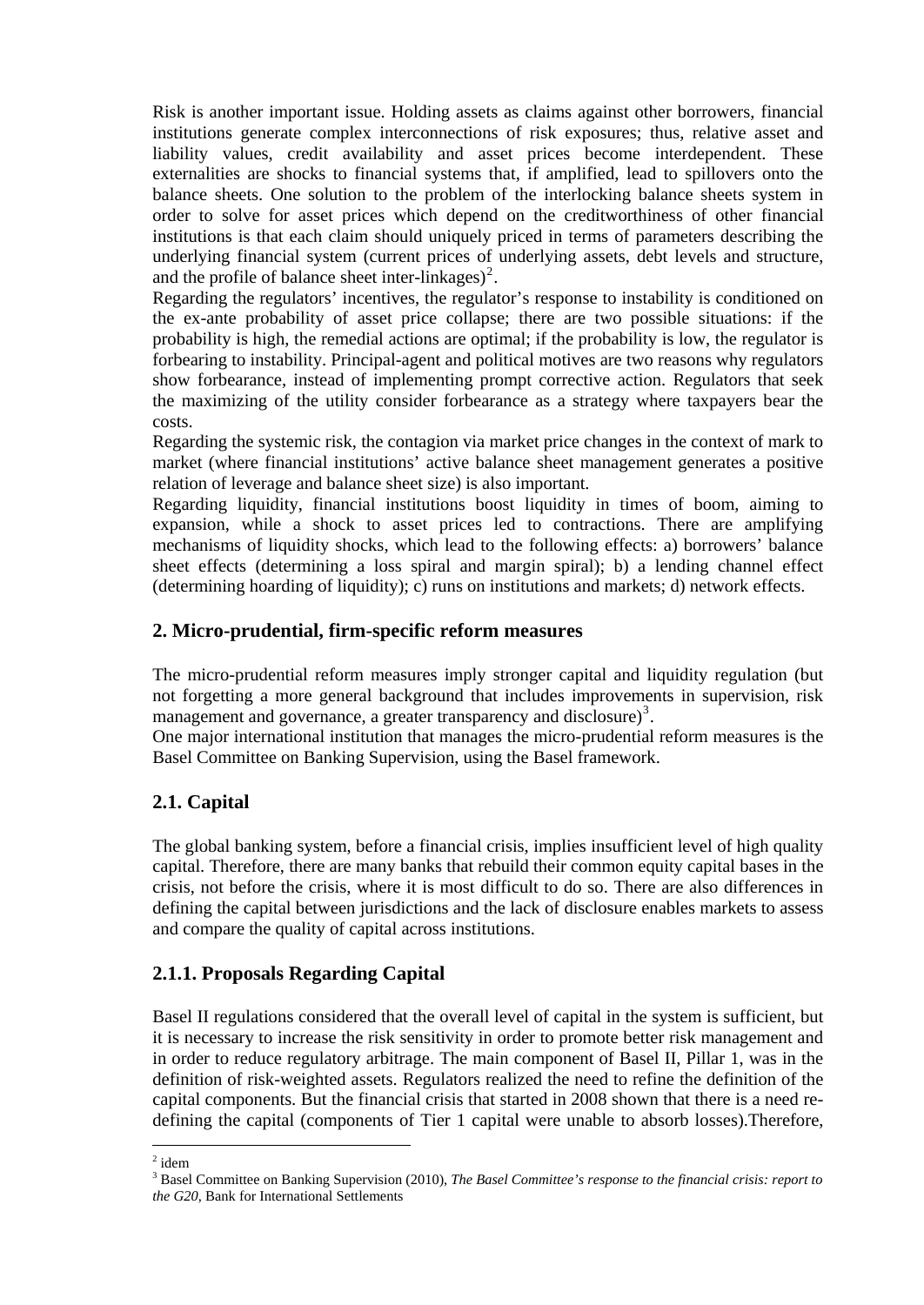the Tier 1 capital should include common shares and retained earnings, and the remaining part should include instruments that: a) are subordinated, b) have fully discretionary noncumulative dividends or coupons, c) have no incentive to redeem. Moreover, the risk sensitivity assumptions in the case of many transaction types (like securitizations and derivatives) were insufficient during the financial crises. The Basel III regulations underlined the necessity of increasing the quality, quantity and international consistency of the capital base, and increasing the capital requirements for certain types of transactions. It is also necessary the introduction of a non-risk based leverage ratio, in order to diminish the build up of leverage in the financial system. Basel III also intends to reduce the pro-cyclicality of the Basel II framework.

## **2.1.2. Capital Base**

Basel III implies that the regulatory adjustments are applied either to a combination of Tier 1 and Tier 2 capital or only to Tier 1 capital. Therefore, Tier 1 capital is defined as items that can absorb losses, while Tier 2 is defined as capital that can be used to offset losses. Tier 3 capital, which offsets the market risk in the Basel II framework, will be entirely eliminated.

Therefore, there is a greater focus on common equity, the highest quality component of a bank's capital, while adopting a stricter definition of common equity, requiring regulatory capital deductions to be taken from common equity rather than from Tier 1 or Tier 2 capital as in Basel II. As a result, it will be impossible for banks to have strong Tier 1 capital ratios with limited common equity net of regulatory deductions.

Thus, higher quality capital means more loss-absorbing capacity, which leads to stronger banks, permitting them to better resist to high stress periods (and even financial instability periods).

### **2.2. Risk Coverage**

In addition to tightening the definition of capital (raising the quality and level of the capital base), Basel III proposes to increase capital requirements for certain types of transactions.

It is necessary to make sure that all risks are included in the capital framework. During a financial crisis, it is possible that many of the risks may not be properly covered in the riskbased regime (for example, there may be banks with great volumes of complex, illiquid credit products, but with no adequate capital amount to support the risk). In addition, not including the main on-balance sheet risks and off-balance sheet risks and the derivative related exposures may amplify a financial crisis.

Therefore, Basel III is introducing a set of enhancements to the capital framework that strengthens the minimum capital requirements for complex securitizations (higher risk weights for re-securitization exposures in order to better reflect the risk of the financial products, raising the capital requirements for certain exposures to off-balance sheet vehicles, the requirement that banks conduct more rigorous credit analyses of externally rated securitization exposures $)^4$  $)^4$ .

Basel III is also increasing the regulatory capital requirements and is improving risk management for counterparty credit risk (due to deterioration in the credit quality of counterparties that is an important source of credit-related loss). These include: a) using stressed inputs to calculate the capital requirement for counterparty credit default risk; b) new capital requirements, in order to protect banks against the risk of reducing the counterparties' credit quality.

<span id="page-2-0"></span><sup>4</sup> ibidem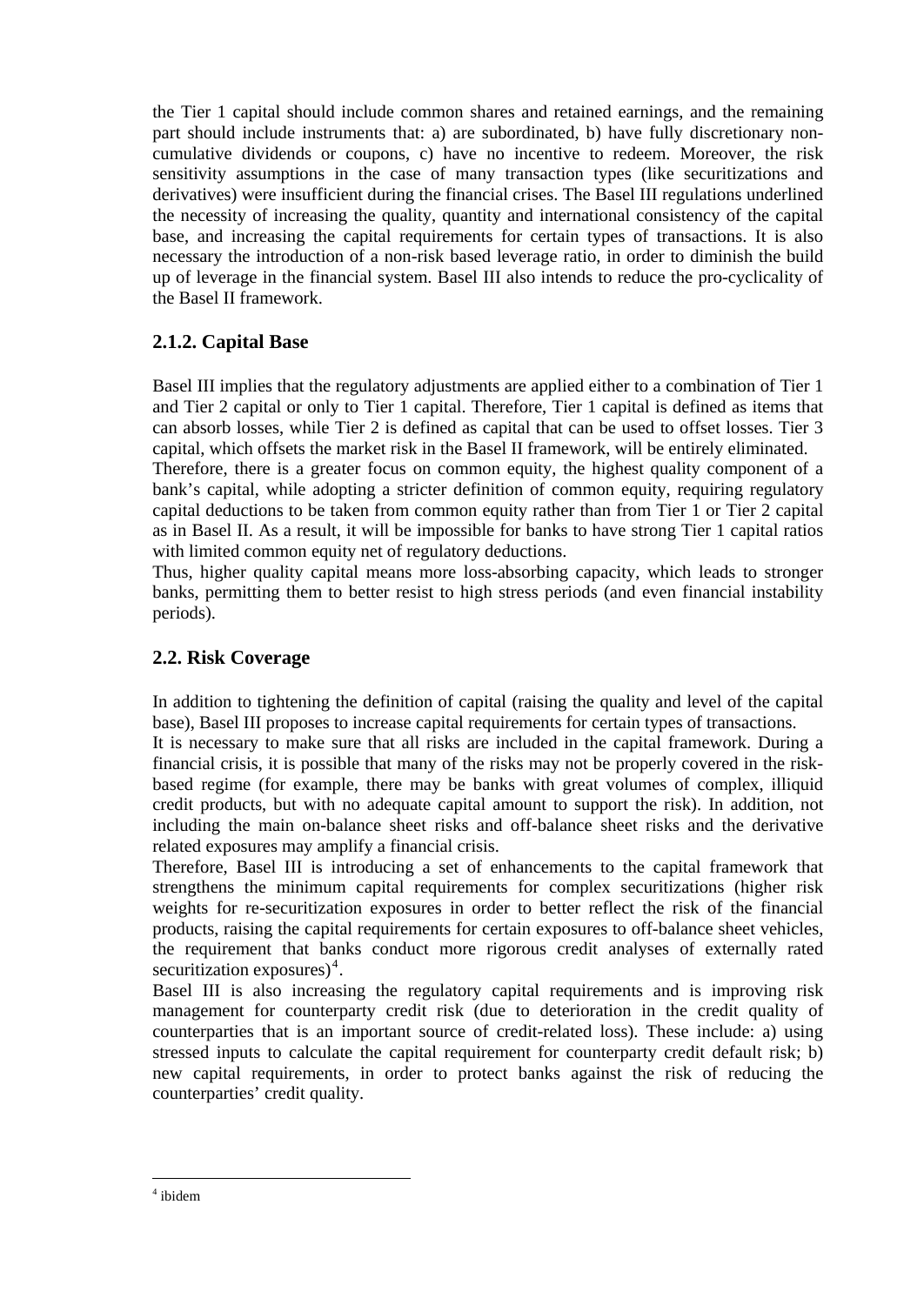## **2.3. Leverage Ratio**

Another essential cause for a financial crisis may be a high leverage in the banking system. In order to reduce the build-up of leverage, Basel III introduces risk-based requirements. The design for the leverage ratio involves: a) regarding the off-balance-sheet items, it will be used a uniform credit conversion factor, with a 10% credit conversion factor for unconditionally cancellable off-balance-sheet commitments; b) regarding the derivatives, it will be introduced a new measure of potential future exposure based on standardized factors. Therefore, derivatives will be converted in a consistent manner to a "loan equivalent" amount.

## **2.4. Counter-Cyclical Capital Buffers**

Financial crises involve pro-cyclical amplification of financial shocks. The Basel III countercyclical capital buffer is designed to achieve four objectives: a) reducing/ eliminating cyclicality; b) promoting forward looking provisioning; c) conserving capital for use in periods of stress; d) protecting the banking system from excessive credit growth.

The capital conservation buffer will absorb losses during a period of severe stress while the countercyclical buffer will increase the capital conservation range during periods of excess credit growth.

The buffer will be "deployed when excess aggregate credit growth is judged to be associated with a build-up of system-wide risk to ensure the banking system has a buffer of capital to protect it against future potential losses." Thus, the countercyclical capital buffers will be deployed in a specific jurisdiction on an infrequent basis, "perhaps as infrequently as once every 10 to 20 years." National bank regulators will inform banks in advance of their judgment of any "buffer add-on", giving banks sufficient time in order to achieve the additional capital requirements, while the decreasing a buffer will take place immediately, so that the supply of credit shouldn't be constrained by the regulatory capital requirements.

Therefore, internationally banks will take into consideration the geographic location of their credit exposures and compute the buffer add-on for each credit exposure depending on the buffer-in effect from the jurisdiction of the exposures (the buffer will be equal to a weighted average of the buffer add-ons from the jurisdictions of the exposures).

In order to give assistance to national banking regulators in every jurisdiction, Basel III uses a methodology in order to provide a common starting reference point, transforming the gap between the aggregate private sector credit and gross domestic product ratio into a buffer add-on (a zero add-on means a credit/gross domestic product ratio near or below the longterm trend; a positive add-on means a credit/gross domestic product ratio that is greater than the long-term trend, where the specific amount represents the excessive credit growth). Although the national authorities will not mechanistically react depending on the credit/gross domestic product ratio, they will take it into consideration when applying the judgment in the setting of the buffer in the jurisdictions (also using the best information available in order to reduce the creation and accumulation of the system-wide risk).

Basel III considers that a countercyclical buffer within a range of [0%, 2.5%] of common equity or other fully loss absorbing capital will be implemented according to national circumstances, in order to achieve the macro-prudential objective of protecting the banking sector from excessive aggregate credit growth that may lead to a system-wide build-up of risk.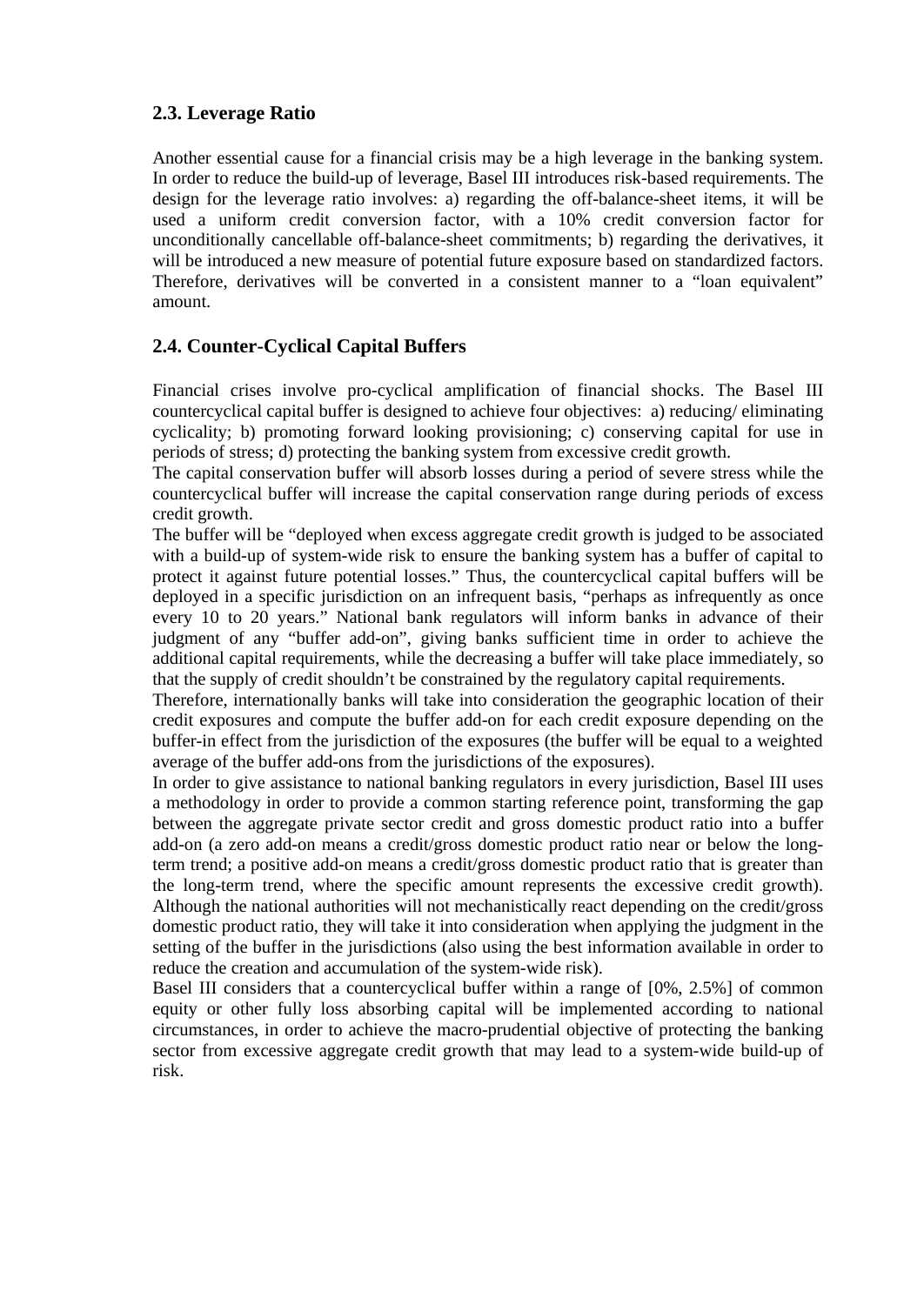## **3. Liquidity**

Strong capital requirements are a necessary for the banking sector stability (and for the overall financial stability), but they are not sufficient. It is also necessary the introduction of stronger bank liquidity that should reduce both individual level and system wide stress.

Basel III involves some common metrics as minimum types of information that supervisors should use in monitoring the liquidity risk of the financial entities.

Liquidity risk comes from the mismatch between the timings of cash inflows and cash outflows. This is an important issue, especially for the banking sector, where one of the most critical functions of modern banking system is the reallocation of financial resources from the liquid sectors to the illiquid sectors. This framework involves two consequences: a) the banking sector is exposed to a maturity mismatch (the term on which liquid units invest their liquidity is shorter than the term on which illiquid units borrow; the reallocation of the financial resources from one sector to the other involves mismatch of maturities for the banking system in the form of liquidity risk); b) the banking industry is leveraged (banks borrow money from liquid sectors and lend the money to illiquid sectors; therefore, a high leverage increases the impact of the liquidity problem, both on an individual and a system levels.

But regulators cannot remove the mismatch liquidity risk from the system. Instead, the regulators try to force the banks to build liquid reserves to ensure withstanding the cash imbalances in the case of a financial crisis, until the situation returns to normality.

#### **3.1. The New Liquidity Requirements**

Basel III introduces two new ratios (Liquidity Coverage Ratio and Net Stable Funding Ratio); these indicate the minimum maintained liquidity, in order to withstand cash obligations in the situation of a financial crisis or financial stress.

The Liquidity Coverage Ratio covers the short-time time horizon and it ensures that every bank have enough liquid resources in order to fulfill the cash obligations in the case of a severe financial stress. The Liquidity Coverage Ratio is calculated as following:

$$
\frac{Stock\ of\ High-Quality\ liquid\ Assets\ge\ 100\%}{Net\ Cash\ Outflow\ source\ car\ as\ 0-day\ Period}
$$

The Net Stable Funding Ratio covers the medium-term time horizon and it ensures the structural balance between maturities of a bank's assets and liabilities. It aims to prevent banks from exposing themselves to extreme maturity transformation risks by funding medium and long-term assets with very short-term liabilities<sup>[5](#page-4-0)</sup> (which may lead to a systemic liquidity shortage when major short-term liquidity channels severely drop down).

The Net Stable Funding Ratio requires banks to have enough funding for at least one year in order to compensate all cash needs expected to occur. The Net Stable Funding Ratio is calculated as following:

# Avatlable Amount of Stable Funding  $\geq 100\%$ Required Amount of Stable Funding

Available Amount of Stable Funding includes cash, equity and liabilities that remain within the bank for at least one year (because of the long contractual maturity or because of their rigidity even if the contractual maturity falls within that year. Required Amount of Stable

<span id="page-4-0"></span><sup>5</sup> . Barua R.; Battaglia F.; Jagannathan R.; Mendis J.; Onorato M. (2010), *Basel III: What's New? Business and Technological Challenges*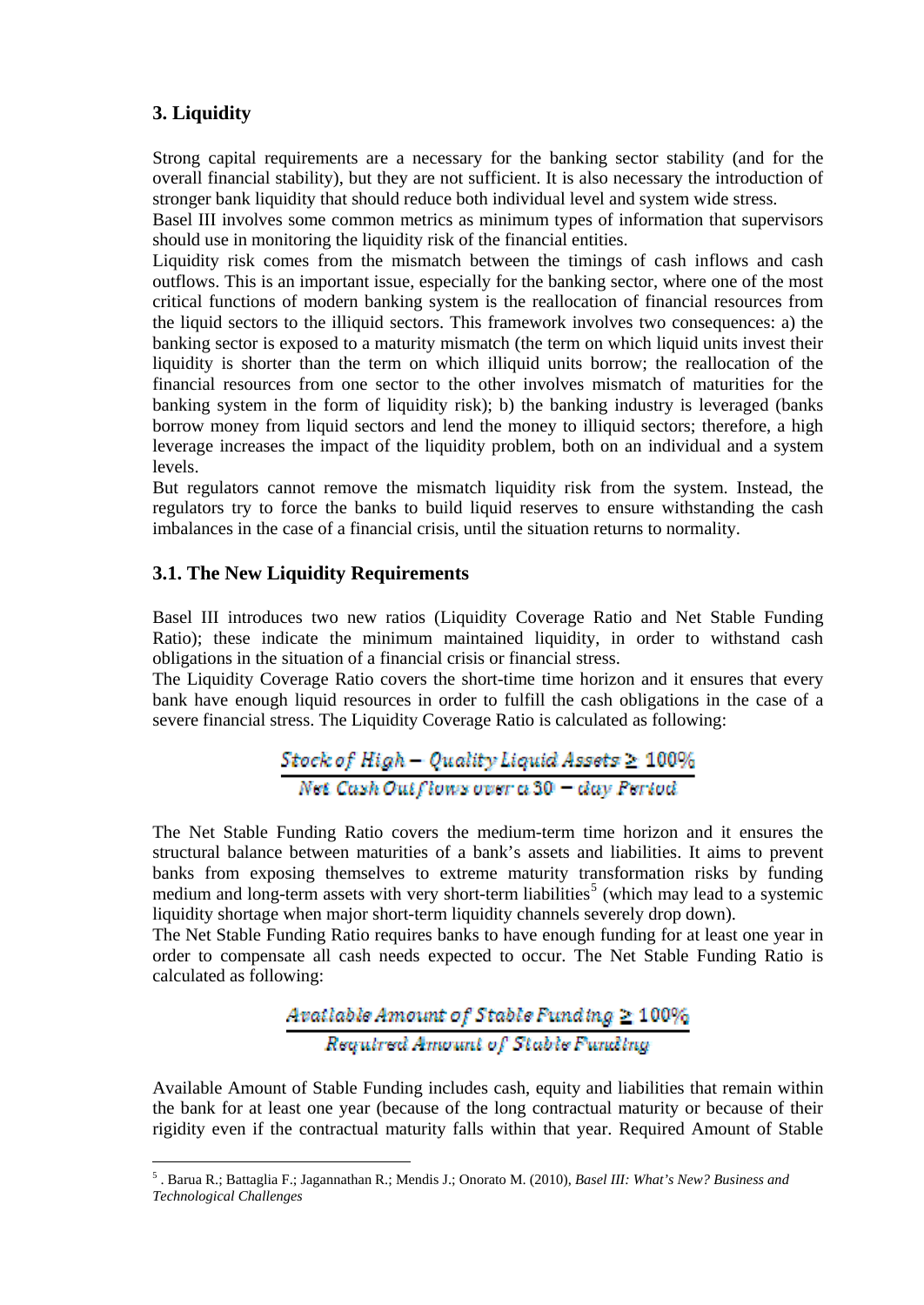Funding includes the amount of assets that are not reimbursed for at least one year (and which need to be funded for at least one year) and the cash outflows that occur beyond one year (due to the contingent liabilities).

There are some instruments that require a 100% Stable Funding: a) securitize-able assets; b) assets from securitizations; c) securities issued by banks or other financial institutions; d) any security with rating lower than A-.

In addition to the Liquidity Coverage Ratio and Net Stable Funding Ratio, Basel III includes a set of monitoring tools as minimum types of information that supervisors should use in their monitoring activity: a) contractual maturity mismatch; b) concentration of funding; c) market-related monitoring tools (asset prices and liquidity, CDS spreads, equity prices).

### **4. Risk management and supervision**

Stronger capital and liquidity standards must be accompanied by better risk management and supervision, especially in an environment characterized by a continuously rapid financial innovation.

Therefore, Basel III in regard to the supervisory process emphasizes the importance of several weaknesses revealed in the banks' risk management processes during financial crisis periods. The solutions taken into consideration include: a) firm-wide governance and risk management; b) capturing the risk of off-balance sheet exposures and securitization activities; c) managing risk concentrations; d) providing incentives for banks to better manage risk and returns over the long term; e) sound compensation practices<sup>[6](#page-5-0)</sup>.

### **5. Market discipline**

During a financial crisis, it is often possible that the disclosures provided by the banks about their risk exposures and regulatory capital bases to be deficient and inconsistent. In addition, there is insufficient information regarding the components of capital, making difficult an accurate assessment of the capital quality. Therefore, in order to improve transparency and market discipline, Basel III is requiring that banks disclose all elements of the regulatory capital base, the deductions applied and a full reconciliation to the financial accounts<sup>[7](#page-5-1)</sup>. Thus, Basel III aims to ensure that banks disclose clear, comprehensive and timely information regarding the remuneration practices, in order to promote a more effective market discipline. Consistency of disclosure requirements should contribute to a higher convergence of practices.

#### **6. Implementation Timelines of Basel III**

Table 1 illustrates the implementation deadlines of the capital reforms and of the introduction of a global liquidity standard, which will improve the global financial system.

<span id="page-5-1"></span><span id="page-5-0"></span><sup>6</sup> Basel Committee on Banking Supervision (2010), *The Basel Committee's response to the financial crisis: report to the G20*, Bank for International Settlements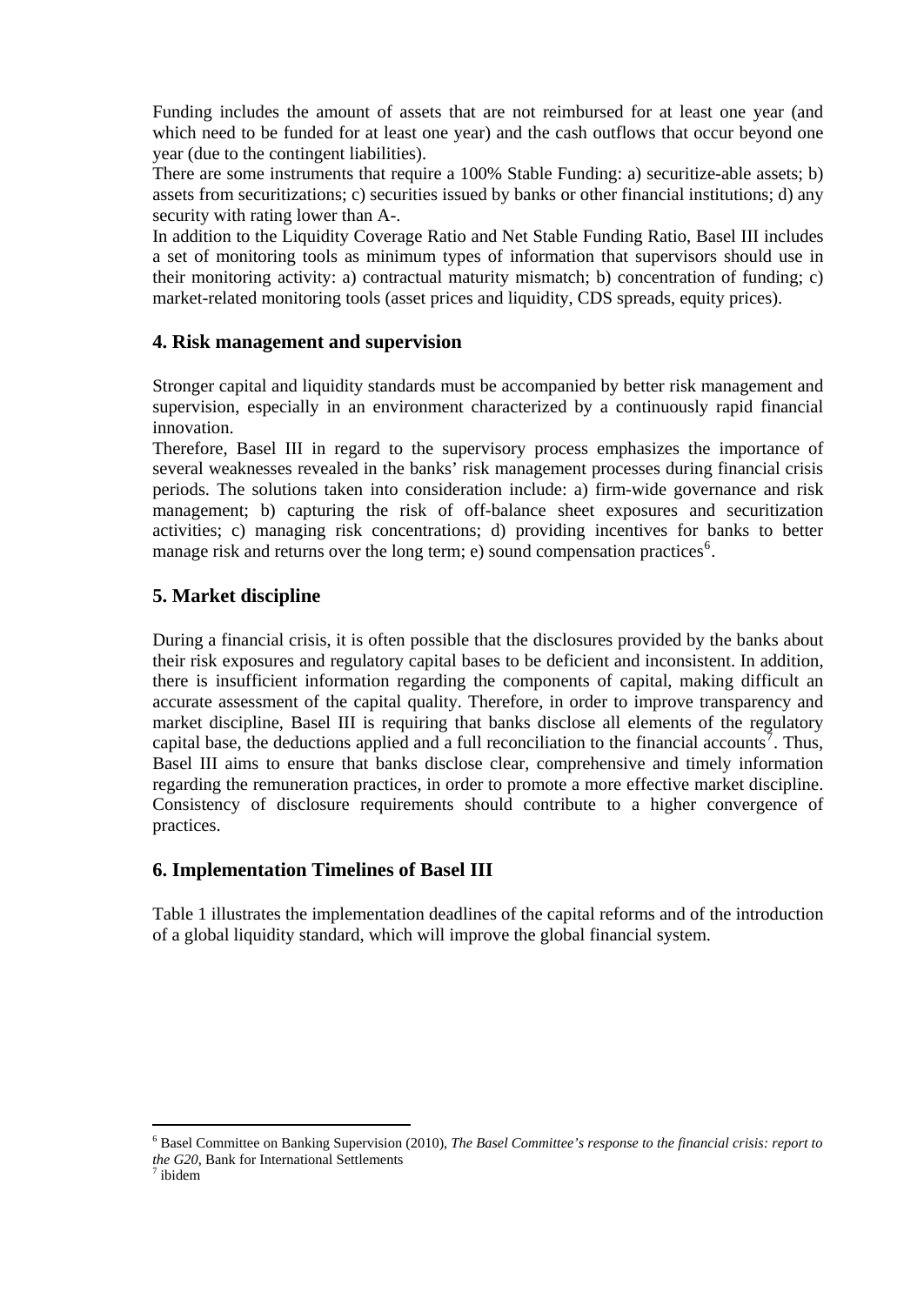#### **Table 1. Phase-in arrangements (shading indicates transition period) (all dates are as 1 January)**

|                                                                                                              | 2011                            | 2012                                   | 2013                                                                    | 2014 | 2015                             | 2016   | 2017  | 2018                                | As of<br>1 January<br>2019 |
|--------------------------------------------------------------------------------------------------------------|---------------------------------|----------------------------------------|-------------------------------------------------------------------------|------|----------------------------------|--------|-------|-------------------------------------|----------------------------|
| Leverage Ratio                                                                                               | Supervisory monitoring          |                                        | Parallel run<br>1 Jan 2013 - 1 Jan 2017<br>Disclosure starts 1 Jan 2015 |      |                                  |        |       | Migration to<br>Pillar <sub>1</sub> |                            |
| Minimum Common Equity Capital Ratio                                                                          |                                 |                                        | 3.5%                                                                    | 4.0% | 4.5%                             | 4.5%   | 4.5%  | 4.5%                                | 4.5%                       |
| <b>Capital Conservation Buffer</b>                                                                           |                                 |                                        |                                                                         |      |                                  | 0.625% | 1.25% | 1.875%                              | 2.50%                      |
| Minimum common equity plus capital<br>conservation buffer                                                    |                                 |                                        | 3.5%                                                                    | 4.0% | 4.5%                             | 5.125% | 5.75% | 6.375%                              | 7.0%                       |
| Phase-in of deductions from CET1<br>(including amounts exceeding the limit<br>for DTAs, MSRs and financials) |                                 |                                        |                                                                         | 20%  | 40%                              | 60%    | 80%   | 100%                                | 100%                       |
| Minimum Tier 1 Capital                                                                                       |                                 |                                        | 4.5%                                                                    | 5.5% | 6.0%                             | 6.0%   | 6.0%  | 6.0%                                | 6.0%                       |
| <b>Minimum Total Capital</b>                                                                                 |                                 |                                        | 8.0%                                                                    | 8.0% | 8.0%                             | 8.0%   | 8.0%  | 8.0%                                | 8.0%                       |
| Minimum Total Capital plus<br>conservation buffer                                                            |                                 |                                        | 8.0%                                                                    | 8.0% | 8.0%                             | 8.625% | 9.25% | 9.875%                              | 10.5%                      |
| Capital instruments that no longer qualify<br>as non-core Tier 1 capital or Tier 2 capital                   |                                 |                                        | Phased out over 10 year horizon beginning 2013                          |      |                                  |        |       |                                     |                            |
|                                                                                                              |                                 |                                        |                                                                         |      |                                  |        |       |                                     |                            |
| Liquidity coverage ratio                                                                                     | Observation<br>Period<br>begins |                                        |                                                                         |      | Introduce<br>Minimum<br>Standard |        |       |                                     |                            |
| Net stable funding ratio                                                                                     |                                 | Observation<br>Period<br><b>begins</b> |                                                                         |      |                                  |        |       | Introduce<br>Minimum<br>Standard    |                            |

(Source: Basel Committee on Banking Supervision (2010), *The Basel Committee's response to the financial crisis: report to the G20*, Bank for International Settlements)

## **7. Business impact and challenges: exploring the interplay between Liquidity and Capital**

## **7.1. Exploring Interconnections and Trade-Offs between Capital and Liquidity**

Over the last 30 years, there were some major changes in the financial sector: the banking sector has become more complex; trading and structured finance has become more spread out and complex; the corporate structure of banks has also become more complex. All these created a more difficult risk measurement and management. Although risk management is now seen as a primary component of banks, the reporting tools and risk management functions (such as stress testing) have not been entirely integrated across departments. Banks maintained the decentralized IT functions that support finance, treasury, business lines and risk management, but they haven't re-conciliate the data across departments, which created a culture of risk management that failed to view risk in a holistic way. A proper effective risk management system should take a top-down approach to risk measurement and reporting, viewing and managing the interconnections between risk factors at a high level, such that their potential impact on the balance sheet can be properly accounted.

This is the manner that Basel III is addressing liquidity risk, recognizing the connections between leverage, capital and liquidity. Basel II implies stress testing of liquidity and capital separately.

But a robust and truly risk-based framework should take into consideration the interdependence between the capital risk and liquidity risk.

### **7.2. Misunderstanding how liquidity risk and capital are connected**

Although capital mitigates unexpected losses, it does not mitigate cash flow imbalances (liquidity risk). Therefore, if a financial institution faces a liquidity problem, then it needs cash (not capital). If in the case of a liquidity problem the bank uses its reserves to protect itself against liquidity risk and to absorb losses and meet obligations, the value of the bank